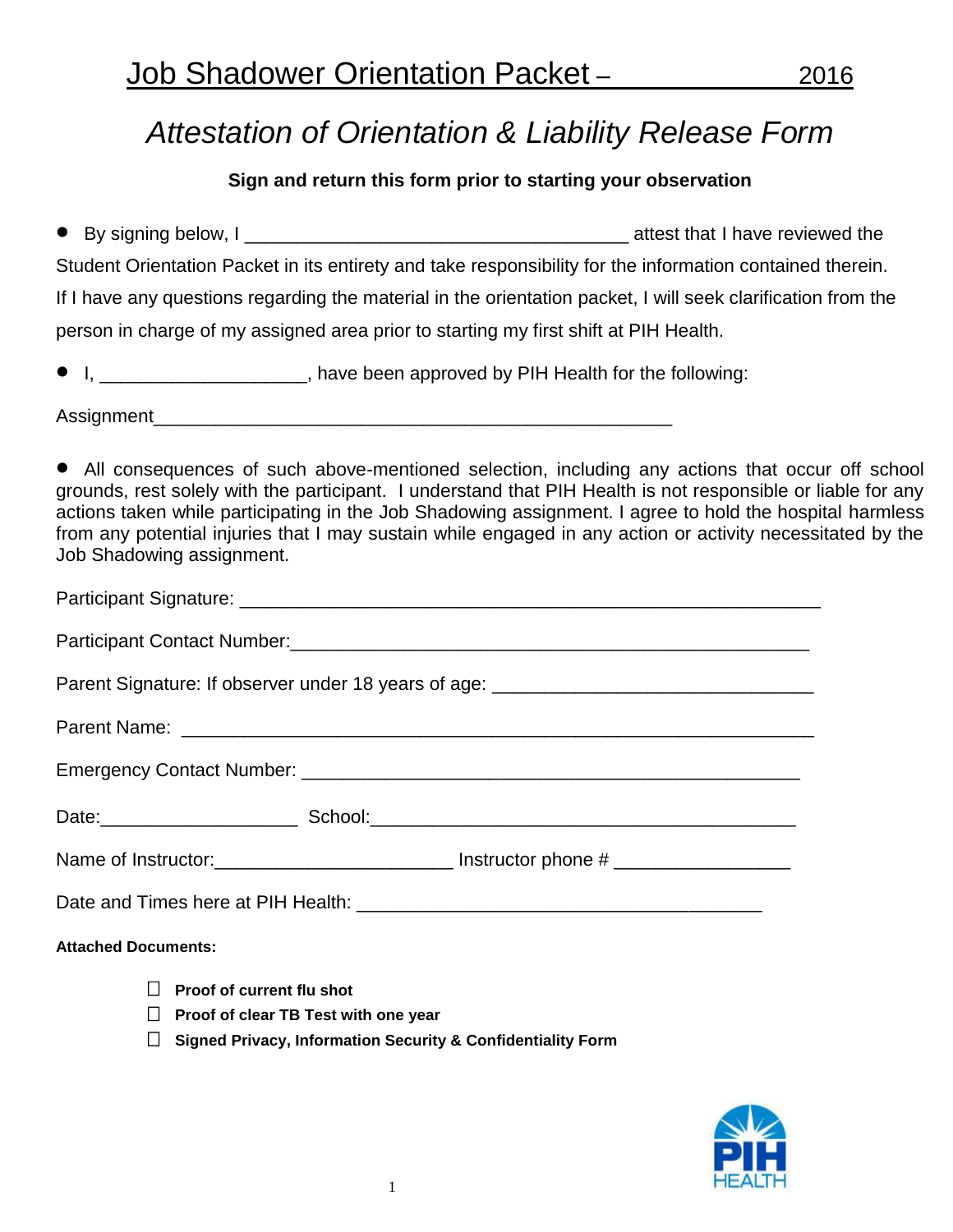# Job Shadower Orientation Packet –20165

#### **Environmental Safety Procedures**

- **Emergency Codes**:
	- Code Red Fire
	- Code Blue **Medical Emergency Adult**
	- PALS Code Blue Medical Emergency Pediatric
	- Code White Medical Emergency Neonate/Infant
	- Code Pink **Infant Abduction**
	- Code Purple Child Abduction
	- Code Yellow Bomb Threat
	- Code Gray Combative Person
	- Code Silver **Person with a Weapon / Hostage Situation**
	- **Code Orange The Code Orange Hazardous Material Spill / Release**
	-
	- Code Green STAT Evacuation (Crisis)
	- Code Triage Internal Internal Disaster
	- Code Triage External External Disaster
	-
	-
	-
	-
	-
	-
	-
	-
	-
	-
	-
	-
	- Code Obstetric (OB) OB Hemorrhage
	- **Electrical Safety**
		- **IF In the event of power failure, utilize red outlets.**
		- Only use extension cords provided by Maintenance or Biomedical Services.
- Do not use any equipment with worn or frayed cord. Report damage to supervisor.**In Case of Fire**
	- R Rescue anyone in danger
	- A Alarm (pull nearest alarm, call 12999, and inform CBX)
	- C Contain fire by closing all doors
	- E Extinguish fire if safe to do so, or evacuate if the order is given
		- Know the location fire alarms, extinguishers and emergency exits.
- **Medical Emergencies**
	- In case of a medical emergency within the hospital, note your location and call extension 12999 immediately. Tell the operator you have a medical emergency and a special team will be deployed to handle the situation. Outside of the hospital, call 911.

### **Infection Control**

- Hand washing is the number one *way* employees can prevent the spread of infections. Hand hygiene is the responsibility of EVERYONE! Waterless hand gel dispensers are located in every department and all patient rooms. *Please use before and after contact with others, preparing or eating food, or when common sense dictates.* **Please stay home** *when ill and maintain* **appropriate vaccinations**.
- **Fall Prevention and Management PIH policy/procedure #87200.609**
	- All patients are considered to be at risk for falls based on being in an unfamiliar environment. We have an organizational initiative to reduce falls by patients in the hospital.
	- EVERYONE is responsible for identifying and responding to situations that could potentially lead to a fall.



**Code Green** Evacuation (Precautionary) Code Decon **Patient Decontamination** Code Gold **Unannounced Survey Code STEMI Impending heart attack patient arriving in the ED**  Code Hyperthermia Triggered by drugs commonly used in Anesthesia Infant Rapid Response Team Infant (less than 28 day old) prevent cardiac arrest Pediatric Rapid Response Team Pediatric (29 days – 13 years old) prevent cardiac arrest Infant Rapid Response Team Infant (less than 28 day old) prevent cardiac arrest Pediatric Rapid Response Team Pediatric (29 days – 13 years old) prevent cardiac arrest Adult Rapid Response Team Adult Patient who condition appears to be worsening. Stroke Team Level 1: Patient onset of stroke symptoms less than 8 hrs prior Stroke Team Level 2: Patient onset of stroke symptoms more than 8 hrs prior Code Hyperthermia Triggered by drugs commonly used in anesthesia